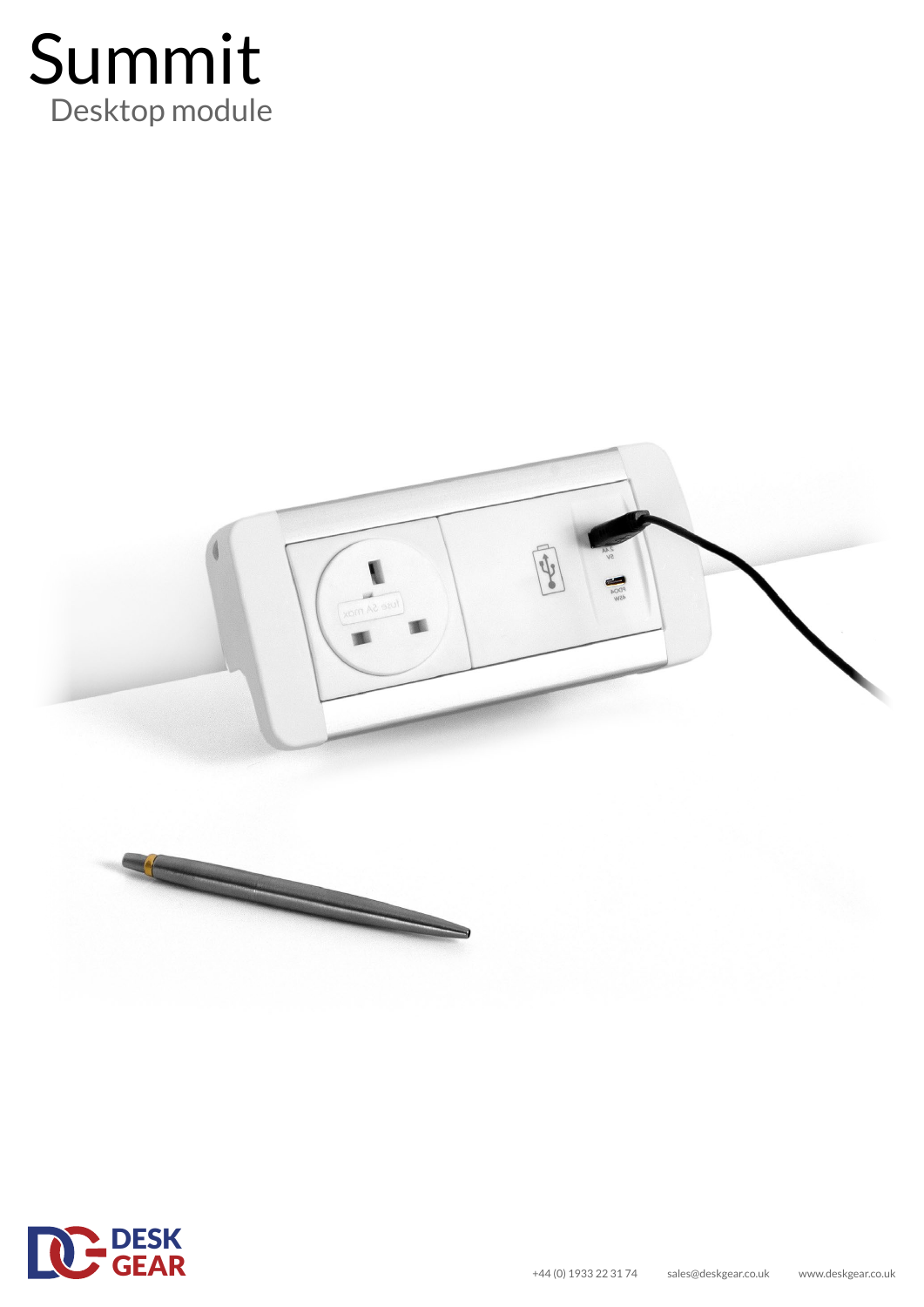





Summit is an elegant, sleek looking unit which "Floats" 10mm above the worksurface when mounted on the standard desk edge clamp. The flat appearance also lends itself to screenmounting of the module.

- All products PAT tested
- BS 5733 certified
- Short lead times
- Fast installation
- Fire rated plastics



\*All measurements in mm Other attachments available